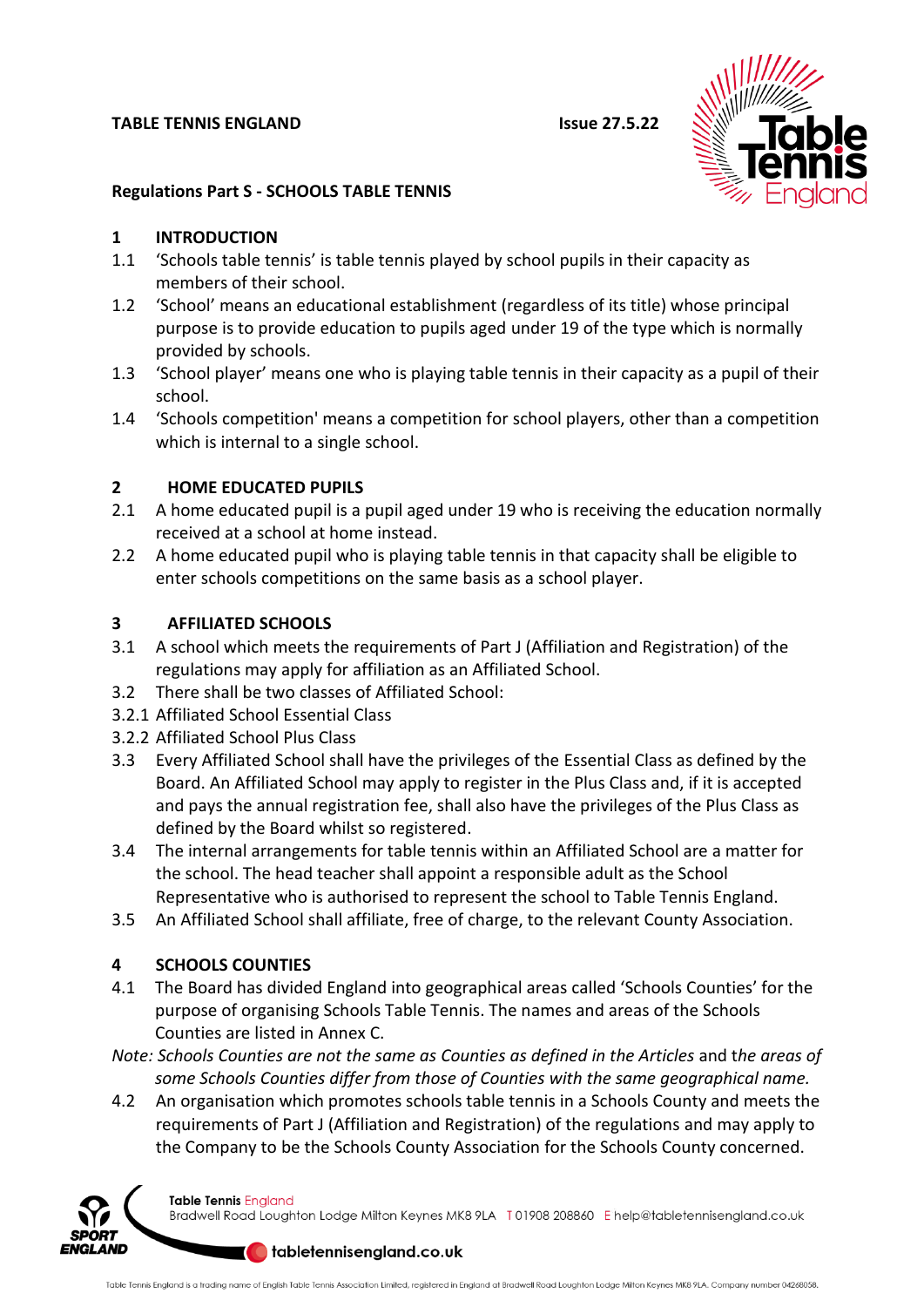

## **5 SCHOOLS COUNTY REPRESENTATIVES**

- 5.1 There shall be an affiliated organisation or affiliated individual, called the Schools County Representative, in each Schools County responsible for organising schools competitions and liaison between the Company and the schools and School Representatives in its Schools County.
- 5.2 If a Schools County has a Schools County Association, that Association shall be the Schools County Representative.
- 5.3 If a Schools County does not have a Schools County Association the Schools Committee will propose and the Board will appoint the Schools County Representative.

### **6 SCHOOLS COMPETITIONS**

- 6.1 The Schools Committee will organise a National Schools Championships annually for individuals and for teams; the regulations for the Championships are set out in Annexes A and B.
- 6.2 Part A (Regulated Competitions) of the regulations shall apply to Schools Competitions, including the National Schools Championships, except where stated otherwise in the regulations for the competition concerned.
- 6.3 Unless otherwise stated in the regulations of a particular Schools Competition, an event for players under a certain age shall be restricted to players under that age on 31 August of the current Membership Year.

### **ANNEX A - Regulations for the National Schools Individual Championships** *(To be added)*

### **ANNEX B - Regulations for the National Schools Team Championships** *(To be added)*

### **ANNEX C – Schools County Areas**

*The list below gives the Schools Counties in capitals followed by the areas which they comprise. For convenience these are defined in terms of local authority areas as at 1 April 2021. (To be added)*